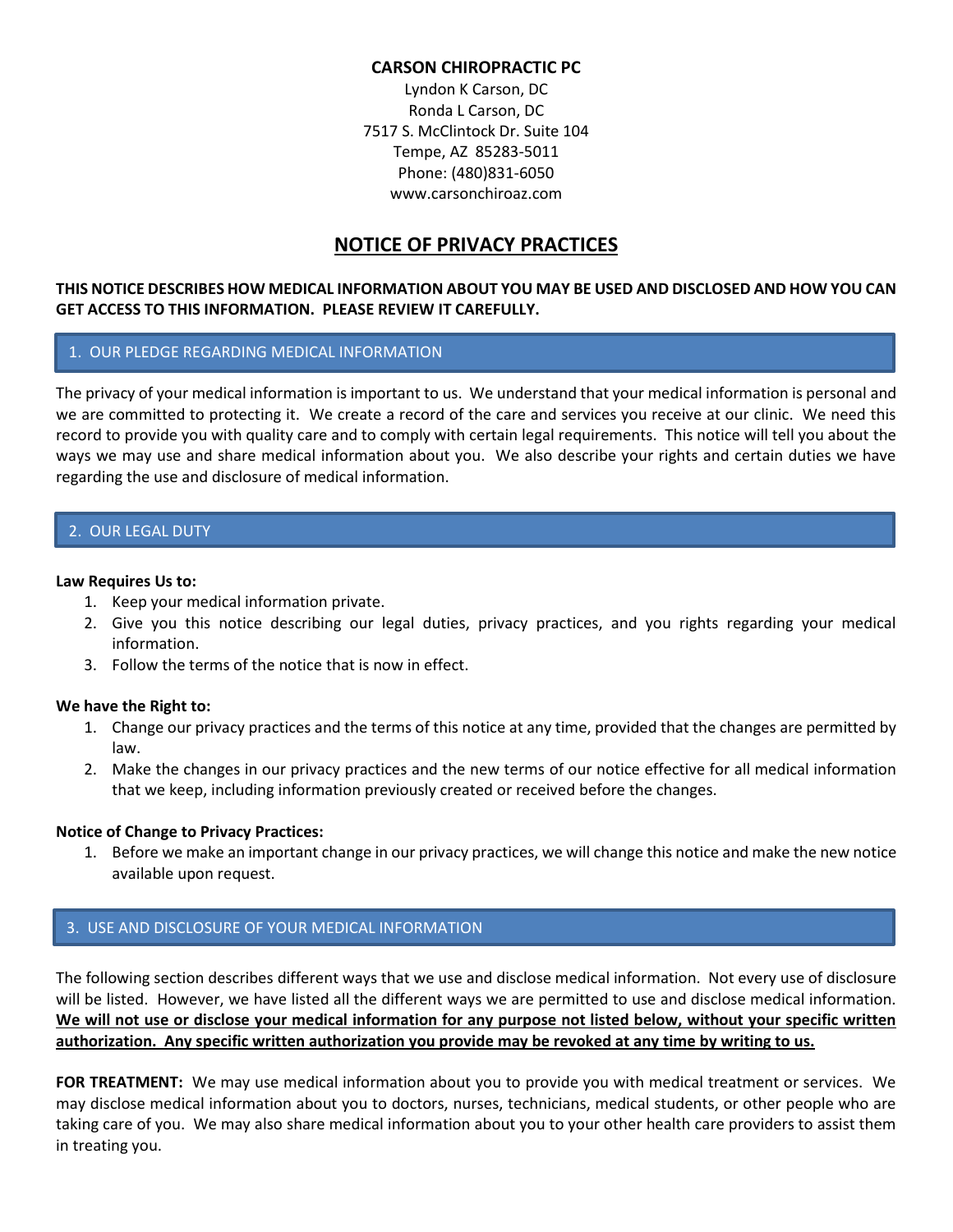# **CARSON CHIROPRACTIC PC**

Lyndon K Carson, DC Ronda L Carson, DC 7517 S. McClintock Dr. Suite 104 Tempe, AZ 85283-5011 Phone: (480)831-6050 Fax: (480) 822-1066

**FOR PAYMENT:** We may use and disclose your medical information for payment purposes.

**FOR HEALTH CARE OPERATIONS:** We may use and disclose your medical information for our health care operations. This might include measuring and improving quality, evaluating the performance of employees, conducting training programs, and getting the accreditation, certificates, licenses and credentials we need to serve you.

**ADDITIONAL USES AND DISCLOSURES:** In addition to using and disclosing your medical information for treatment, payment and health care operations, we may use and disclose medical information for the following purposes.

- If we provide services to you in an emergency treatment situation.
- If we are required by law to provide services to you and we were unable to obtain your consent after attempting to do so.
- If there are substantial barriers to communication and we determine, in the exercise of our professional judgment, that you intend for us to treat you.
- If we need to notify, or assist in the notification of, a family member, personal representative or another person responsible for your care of your location, general condition or death.
- If we are required by law to disclose your health information to a public health authority that is authorized to receive reports of child abuse or neglect.
- If we are required to disclose your health information to the Food and Drug Administration.
- If we are required to disclose your health information to your employer to evaluate whether you have a workrelated injury or illness.
- If we are required by law to disclose your health information to a government authority authorized to receive reports of abuse, neglect or domestic violence.
- If we are required to disclose your health information to a health oversight agency for oversight activities required by law.
- If we are required to disclose your health information in response to a court order or a subpoena.
- If we are required to disclose your health information to a law enforcement official.
- If we are required to disclose your health information to a coroner, medical examiner or funeral director.
- For research purposes.
- If we, in good faith, believe that the use or disclosure of your health information is necessary to prevent a serious threat to the health or safety of others.
- If we are authorized by law to disclose your health information to comply with laws established to provide benefits for work-related injuries or illnesses.

**WITH THE EXCEPTION OF THE ABOVE CIRCUMSTANCES, ANY USE OR DISCLOSURE OF YOUR HEALTH INFORMATION WILL BE MADE ONLY WITH YOUR WRITTEN AUTHORIZATION. YOUR WRITTEN AUTHORIZATION MAY BE REVOKED, IN WRITING; AT ANY TIME EXCEPT TO THE EXTENT THAT WE HAVE PROVIDED SERVICES OR TAKEN ACTION IN RELIANCE ON YOUR AUTHORIZATION.**